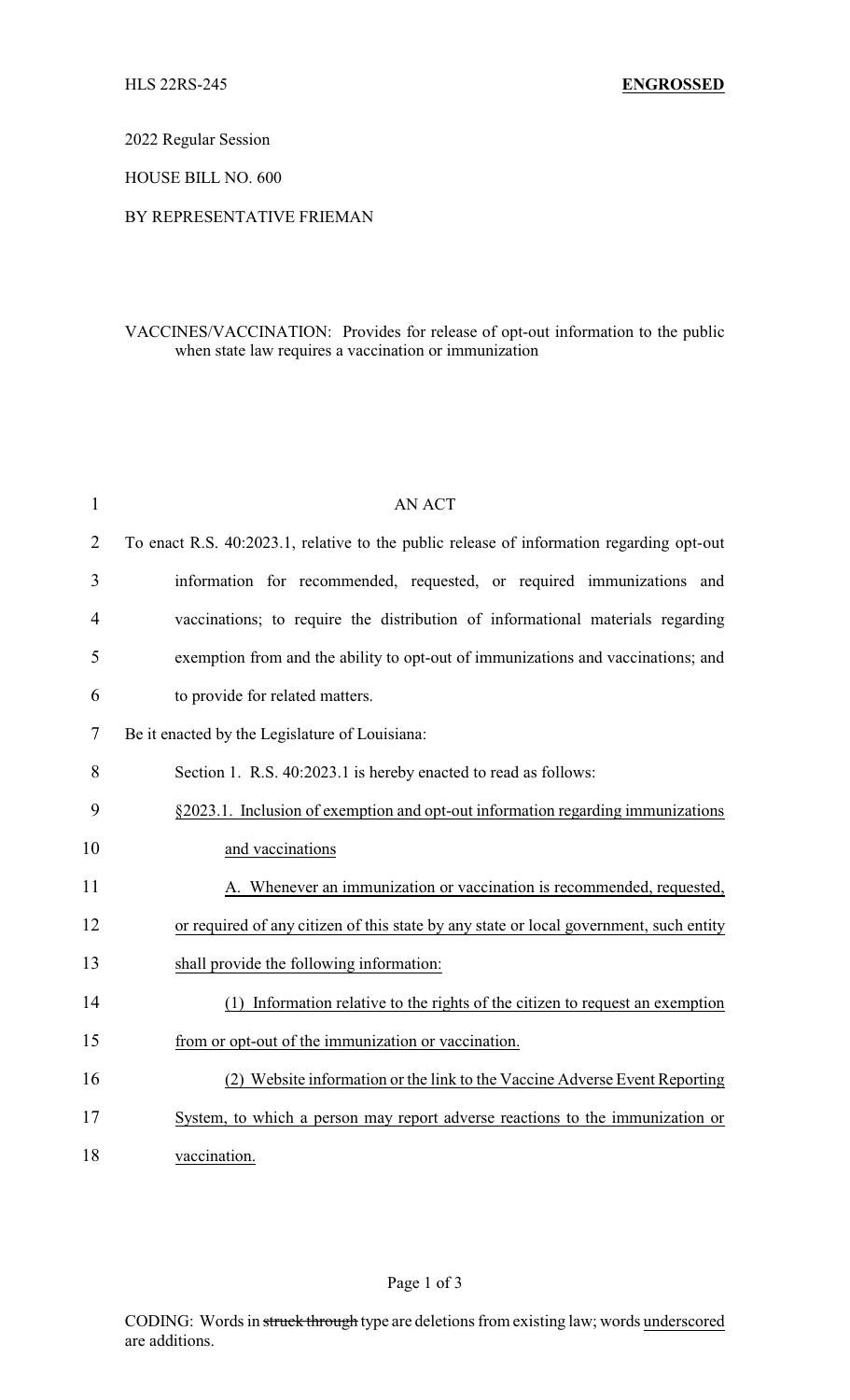| $\mathbf{1}$   | The information required by Subsection A of this Section shall be<br>В.               |
|----------------|---------------------------------------------------------------------------------------|
| 2              | included in any written communications from the entities identified in this Section   |
| 3              | regarding the recommended, requested, or required immunization or vaccination.        |
| $\overline{4}$ | C. The Louisiana Department of Health shall publish and maintain resources            |
| 5              | and information on its website, in a downloadable format, for the entities identified |
| 6              | in this Section to utilize for such written communications.                           |
| 7              | D. The Louisiana Department of Health shall promulgate, in accordance with            |
| 8              | the Administrative Procedure Act, R.S. 49:950 et. seq., all such rules as necessary   |
| 9              | to implement the provisions of this Section.                                          |
|                |                                                                                       |

## DIGEST

The digest printed below was prepared by House Legislative Services. It constitutes no part of the legislative instrument. The keyword, one-liner, abstract, and digest do not constitute part of the law or proof or indicia of legislative intent.  $[R.S. 1:13(B)$  and  $24:177(E)]$ 

| HB 600 Engrossed | 2022 Regular Session | Frieman |
|------------------|----------------------|---------|
|                  |                      |         |

**Abstract:** Requires the provision of certain information regarding methods for opting out of and exemption from immunizations or vaccinations when the immunizations or vaccinations are recommended, requested, or required.

Proposed law requires that whenever a vaccination or immunization is recommended, requested, or required by a state or local government entity, such entity shall provide certain information relative to opting out and exempting from the recommended, requested, or required vaccination or immunization.

Proposed law provides that the information relative to opting out of and exempting oneself from vaccinations or immunizations shall include information relative to people's right to opt-out and exempt themselves from the vaccinations or immunizations and the reporting information for the Vaccine Adverse Event Reporting System.

Proposed law provides that the information required by proposed law shall be included in any written communications from the entities described in proposed law.

Proposed law requires LDH to publish downloadable content for the entities described in proposed law to utilize to carry out the provisions of proposed law.

(Adds R.S. 40:2023.1)

Summary of Amendments Adopted by House

The Committee Amendments Proposed by House Committee on Health and Welfare to the original bill:

1. Require any state or local government entity recommending, requesting, or requiring an immunization or vaccination to provide information to exempting oneself from or opting-out of the recommended, requested, or required vaccination or immunization.